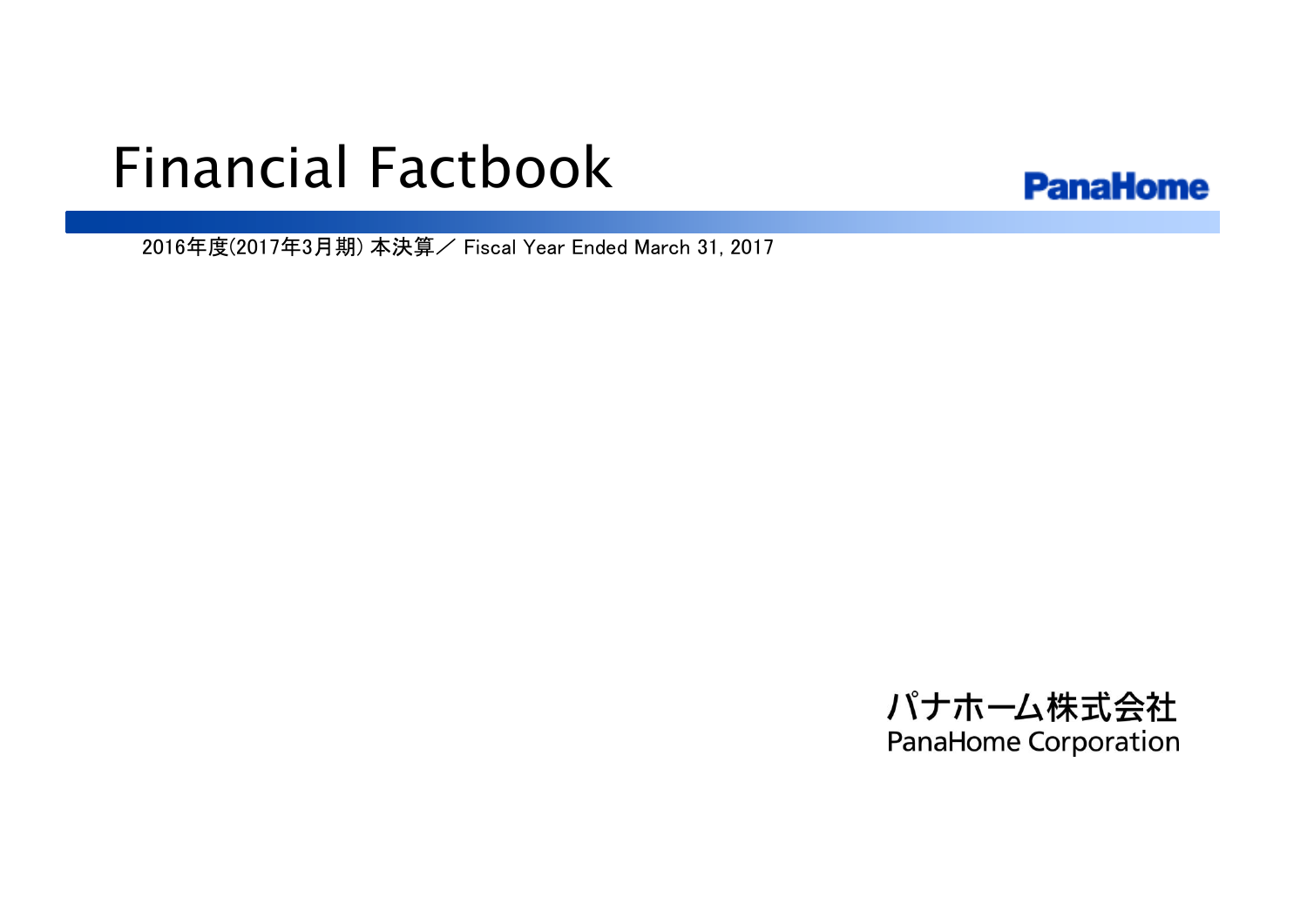

# 経営データ/Management Data

| ・ 連結損益計算書      | Consolidated Income Statement                       |   |
|----------------|-----------------------------------------------------|---|
| 連結部門別売上高       | Consolidated Net Sales Breakdown                    |   |
| · 連結貸借対照表·設備投資 | Consolidated Balance Sheet Data Capital Expenditure |   |
| 連結経営指標         | <b>Consolidated Financial Ratio Analysis</b>        | 4 |
| ・ 販売戸数の推移      | Housing Sales Breakdown (in units)                  |   |
| ・ 受注戸数の推移      | New Orders Breakdown (in units)                     |   |

# 参考データ/Reference Data

| 販売の状況[1]     | Trend in Housing Sales [1] |  |
|--------------|----------------------------|--|
| 販売の状況[2]     | Trend in Housing Sales [2] |  |
| ・ 株式所有者別分布状況 | The Distribution of Shares |  |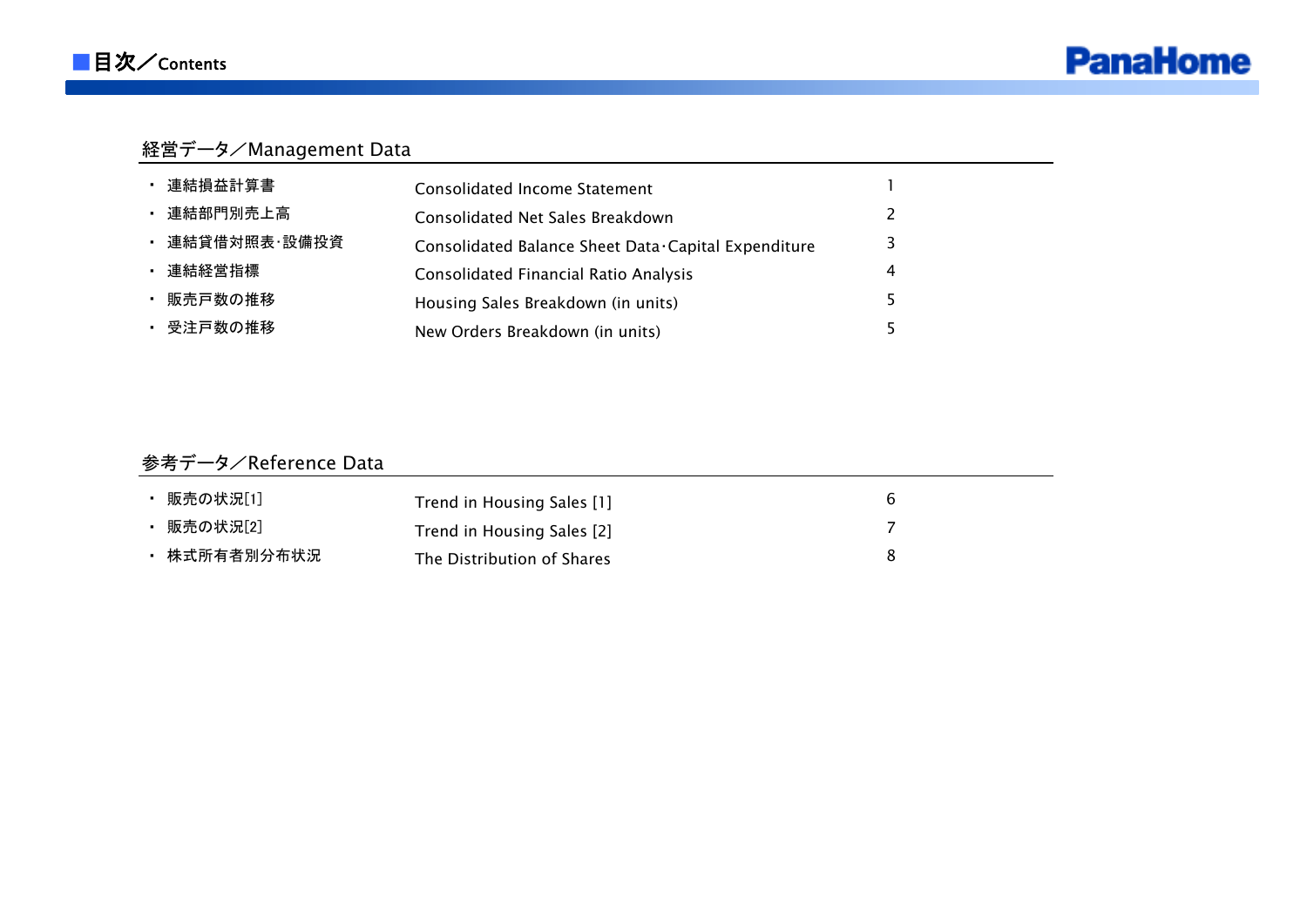

|                                                                  |                         |                         |                         |                         | (単位:百万円)<br>$(*)$ million) |                                          |                |                                             |      |      |                 |
|------------------------------------------------------------------|-------------------------|-------------------------|-------------------------|-------------------------|----------------------------|------------------------------------------|----------------|---------------------------------------------|------|------|-----------------|
| Fiscal Years ended March 31                                      | 2013<br>$(H24.4-H25.3)$ | 2014<br>$(H25.4-H26.3)$ | 2015<br>$(H26.4-H27.3)$ | 2016<br>$(H27.4-H28.3)$ | 2017<br>$(H28.4-H29.3)$    | 400.000                                  | 口売上高/Net Sales |                                             |      |      | (百万円:¥ million) |
| 売上高<br><b>Net Sales</b>                                          | 289,402                 | 324,458                 | 325,622                 | 352,971                 | 359,607                    | 350,000<br>300,000<br>250,000<br>200,000 |                |                                             |      |      |                 |
| 前年比 (Percentage of previous year)                                | (98.7%)                 | (112.1%)                | (100.4%)                | (108.4%)                | (101.9%)                   | 150,000                                  |                |                                             |      |      |                 |
| 売上総利益<br><b>Gross Profit</b>                                     | 68,048                  | 75,890                  | 72,670                  | 81,486                  | 81,678                     | 100,000<br>50,000                        |                |                                             |      |      |                 |
| 前年比 (Percentage of previous year)                                | (99.7%)                 | (111.5%)                | (95.8%)                 | (112.1%)                | (100.2%)                   |                                          | 2013           | 2014                                        | 2015 | 2016 | 2017            |
| 売上比 (Percentage of net sales)                                    | (23.5%)                 | (23.4%)                 | (22.3%)                 | (23.1%)                 | (22.7%)                    |                                          |                |                                             |      |      |                 |
| 販売費及び一般管理費<br>Selling, General and Administrative Expenses       | 56,959                  | 61,667                  | 59,910                  | 65,634                  | 69,829                     | 22,500                                   |                | 口営業利益/Operating Income                      |      |      | (百万円:¥ million) |
| 前年比 (Percentage of previous year)                                | $(99.0\%)$              | (108.3%)                | (97.2%)                 | (109.6%)                | (106.4%)                   | 20,000<br>17,500                         |                |                                             |      |      |                 |
| 売上比 (Percentage of net sales)                                    | (19.7%)                 | (19.0%)                 | (18.4%)                 | (18.6%)                 | (19.4%                     | 15,000                                   |                |                                             |      |      |                 |
| 営業利益<br>Operating Income                                         | 11,089                  | 14,222                  | 12,759                  | 15,851                  | 11,848                     | 12,500<br>10,000<br>7,500                |                |                                             |      |      |                 |
| 前年比 (Percentage of previous year)                                | (104.0%)                | (128.3%)                | (89.7%)                 | (124.2%)                | (74.7%)                    | 5,000                                    |                |                                             |      |      |                 |
| 売上比 (Percentage of net sales)                                    | (3.8%)                  | (4.4%)                  | (3.9%)                  | (4.5%)                  | (3.3%)                     | 2,500<br>$\Omega$                        |                |                                             |      |      |                 |
| 経常利益<br>Ordinary Income                                          | 11,613                  | 14,834                  | 13,003                  | 15,866                  | 11,632                     |                                          | 2013           | 2014                                        | 2015 | 2016 | 2017            |
| 前年比 (Percentage of previous year)                                | (106.7%)                | (127.7%)                | (87.7%)                 | (122.0%)                | (73.3%)                    |                                          |                | 口親会社株主に帰属する当期純利益                            |      |      |                 |
| 売上比 (Percentage of net sales)                                    | (4.0%                   | (4.6%)                  | (4.0%                   | (4.5%)                  | (3.2%)                     | 14.000                                   |                | Net income attributable to owners of parent |      |      | (百万円:¥ million) |
| 税金等調整前当期純利益<br>Income before Income Taxes and minority interests | 11,740                  | 14,520                  | 12,907                  | 15,825                  | 11,480                     | 12,000                                   |                |                                             |      |      |                 |
| 前年比 (Percentage of previous year)                                | (109.8%)                | (123.7%)                | (88.9%)                 | (122.6%)                | (72.5%)                    | 10,000<br>8,000                          |                |                                             |      |      |                 |
| 売上比 (Percentage of net sales)                                    | (4.1%)                  | (4.5%)                  | (4.0%                   | (4.5%)                  | (3.2%)                     | 6,000                                    |                |                                             |      |      |                 |
| 親会社株主に帰属する当期純利益<br>Net income attributable to owners of parent   | 7,331                   | 8,925                   | 7,995                   | 10,053                  | 7,559                      | 4,000                                    |                |                                             |      |      |                 |
| 前年比 (Percentage of previous year)                                | (119.7%)                | (121.7%)                | (89.6%)                 | (125.7%)                | (75.2%)                    | 2,000<br>$\Omega$                        |                |                                             |      |      |                 |
| 売上比 (Percentage of net sales)                                    | (2.5%)                  | (2.8%)                  | (2.5%)                  | (2.8%)                  | (2.1%)                     |                                          | 2013           | 2014                                        | 2015 | 2016 | 2017            |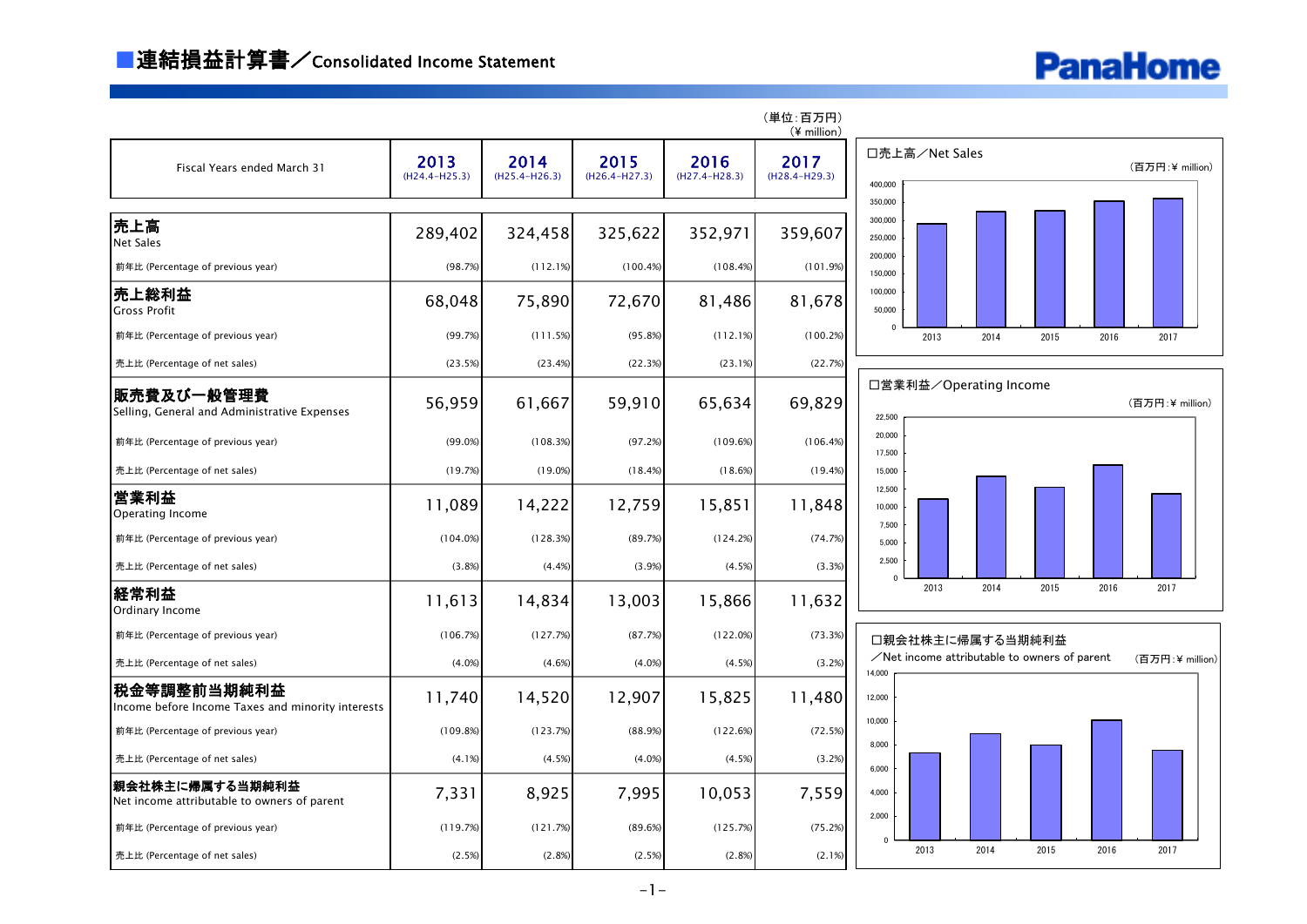# **PanaHome**

(単位:百万円)

|                                                                         |                          |                          |                          |                          |                          | $(*$ million)            |
|-------------------------------------------------------------------------|--------------------------|--------------------------|--------------------------|--------------------------|--------------------------|--------------------------|
|                                                                         | 2013                     | 2014                     |                          | 2015                     | 2016                     | 2017                     |
| Fiscal Years ended March 31                                             | $(H24.4-H25.3)$          | $(H25.4-H26.3)$          |                          | $(H26.4-H27.3)$          | $(H27.4-H28.3)$          | (H28.4-H29.3)            |
|                                                                         |                          |                          | (新ベース New basis)         |                          |                          |                          |
|                                                                         |                          |                          |                          |                          |                          |                          |
| 建築請負                                                                    | 210,120                  | 226,435                  |                          |                          |                          |                          |
| <b>Housing Construction</b>                                             |                          |                          |                          |                          |                          |                          |
| 前年比 (Percentage of previous year)                                       | (97.9%                   | (107.8%)                 |                          |                          |                          |                          |
| 構成比 (Percentage of share of total)                                      | (72.6%)                  | (69.8%                   |                          |                          |                          |                          |
| 売上総利益率 (Gross Profit margin)                                            | (26.0%                   | (26.7%)                  | $\overline{\phantom{a}}$ | $\overline{\phantom{a}}$ | $\overline{\phantom{a}}$ | $\overline{\phantom{0}}$ |
| 住宅システム部材                                                                | 20,635                   | 22,271                   |                          |                          |                          |                          |
| <b>Housing Materials</b>                                                | (92.9%                   | (107.9%)                 |                          |                          |                          |                          |
| 前年比 (Percentage of previous year)<br>構成比 (Percentage of share of total) | (7.1%                    | (6.9%                    |                          |                          |                          |                          |
|                                                                         | (31.5%                   | (31.4%)                  | $\overline{\phantom{0}}$ |                          |                          |                          |
| 売上総利益率 (Gross Profit margin)<br>分讓用土地·建物                                |                          |                          |                          |                          |                          |                          |
| Land and Buildings for Sale                                             | 35,789                   | 51,215                   |                          |                          |                          |                          |
| 前年比 (Percentage of previous year)                                       | (101.8%)                 | (143.1%)                 |                          |                          |                          |                          |
| 構成比 (Percentage of share of total)                                      | (12.4%                   | (15.8%                   |                          |                          |                          |                          |
| 売上総利益率 (Gross Profit margin)                                            | (12.9%                   | (11.8%                   | $\overline{\phantom{a}}$ | $\overline{\phantom{0}}$ | $\overline{\phantom{0}}$ | $\overline{\phantom{0}}$ |
| 不動産流通                                                                   |                          |                          |                          |                          |                          |                          |
| Real Estate                                                             | 22,857                   | 24,535                   |                          |                          |                          |                          |
| 前年比 (Percentage of previous year)                                       | (108.3%)                 | (107.3%)                 |                          |                          |                          |                          |
| 構成比 (Percentage of share of total)                                      | (7.9%                    | (7.5%)                   |                          |                          |                          |                          |
| 売上総利益率 (Gross Profit margin)                                            | (9.8%                    | (9.8%                    | $\overline{\phantom{m}}$ | $\overline{\phantom{0}}$ | $\overline{\phantom{0}}$ | $\overline{\phantom{0}}$ |
| 新築請負                                                                    |                          |                          |                          |                          |                          |                          |
| <b>Custom-Built Housing</b>                                             |                          |                          | 190,231                  | 194,653                  | 207,919                  | 209,266                  |
| 前年比 (Percentage of previous year)                                       |                          |                          | (108.2%)                 | (102.3%)                 | (106.8%)                 | (100.6%)                 |
| 構成比 (Percentage of share of total)                                      |                          |                          | (58.6%                   | (59.8%                   | (58.9%)                  | (58.2%)                  |
| 売上総利益率 (Gross Profit margin)                                            |                          | $\overline{\phantom{0}}$ | (26.2%                   | (24.1%                   | (24.8%                   | (24.7%)                  |
| 街づくり                                                                    |                          |                          | 64,787                   | 58,086                   | 59,330                   | 60,157                   |
| Urban Development                                                       |                          |                          |                          |                          |                          |                          |
| 前年比 (Percentage of previous year)                                       |                          |                          | (124.7%)                 | (89.7%                   | (102.1%)                 | (101.4%)                 |
| 構成比 (Percentage of share of total)                                      |                          |                          | (20.0%                   | (17.8%                   | (16.8%)                  | (16.7%)                  |
| 売上総利益率 (Gross Profit margin)                                            | $\overline{\phantom{0}}$ | $\overline{\phantom{0}}$ | (18.0%                   | (18.6%                   | (19.7%                   | (20.5%)                  |
| ストック                                                                    |                          |                          | 67,762                   | 69,287                   | 80,324                   | 83,542                   |
| Residential Stock                                                       |                          |                          |                          |                          |                          |                          |
| 前年比 (Percentage of previous year)                                       |                          |                          | (111.0%)                 | (102.3%)                 | (115.9%)                 | (104.0%)                 |
| 構成比 (Percentage of share of total)                                      | $\overline{\phantom{0}}$ | $\overline{\phantom{0}}$ | (20.9%                   | (21.3%                   | (22.8%)                  | (23.2%)                  |
| 売上総利益率 (Gross Profit margin)                                            |                          |                          | (21.0%                   | (21.3%                   | (22.2%)                  | (21.2%)                  |
| 海外                                                                      |                          |                          | 1,676                    | 3,595                    | 5,396                    | 6,641                    |
| Overseas<br>前年比 (Percentage of previous year)                           |                          |                          | (315.8%)                 | (214.4%)                 | (150.1%)                 | (123.1%)                 |
| 構成比 (Percentage of share of total)                                      |                          |                          | (0.5%                    | (1.1%)                   | (1.5%)                   | (1.9%)                   |
| 売上総利益率 (Gross Profit margin)                                            | $\equiv$                 |                          | (9.8%                    | (3.3%)                   | (8.4%)                   |                          |
| 売上高合計                                                                   |                          |                          |                          |                          |                          |                          |
| Total                                                                   | 289,402                  | 324,458                  | 324,458                  | 325,622                  | 352,971                  | 359,607                  |
| 前年比 (Percentage of previous year)                                       | (98.7%                   | (112.1%                  | (112.1%)                 | (100.4%                  | (108.4%)                 | (101.9%)                 |
| 売上総利益率 (Gross Profit margin)                                            | (23.5%                   | (23.4%)                  | (23.4%)                  | (22.3%                   | (23.1%)                  | (22.7%)                  |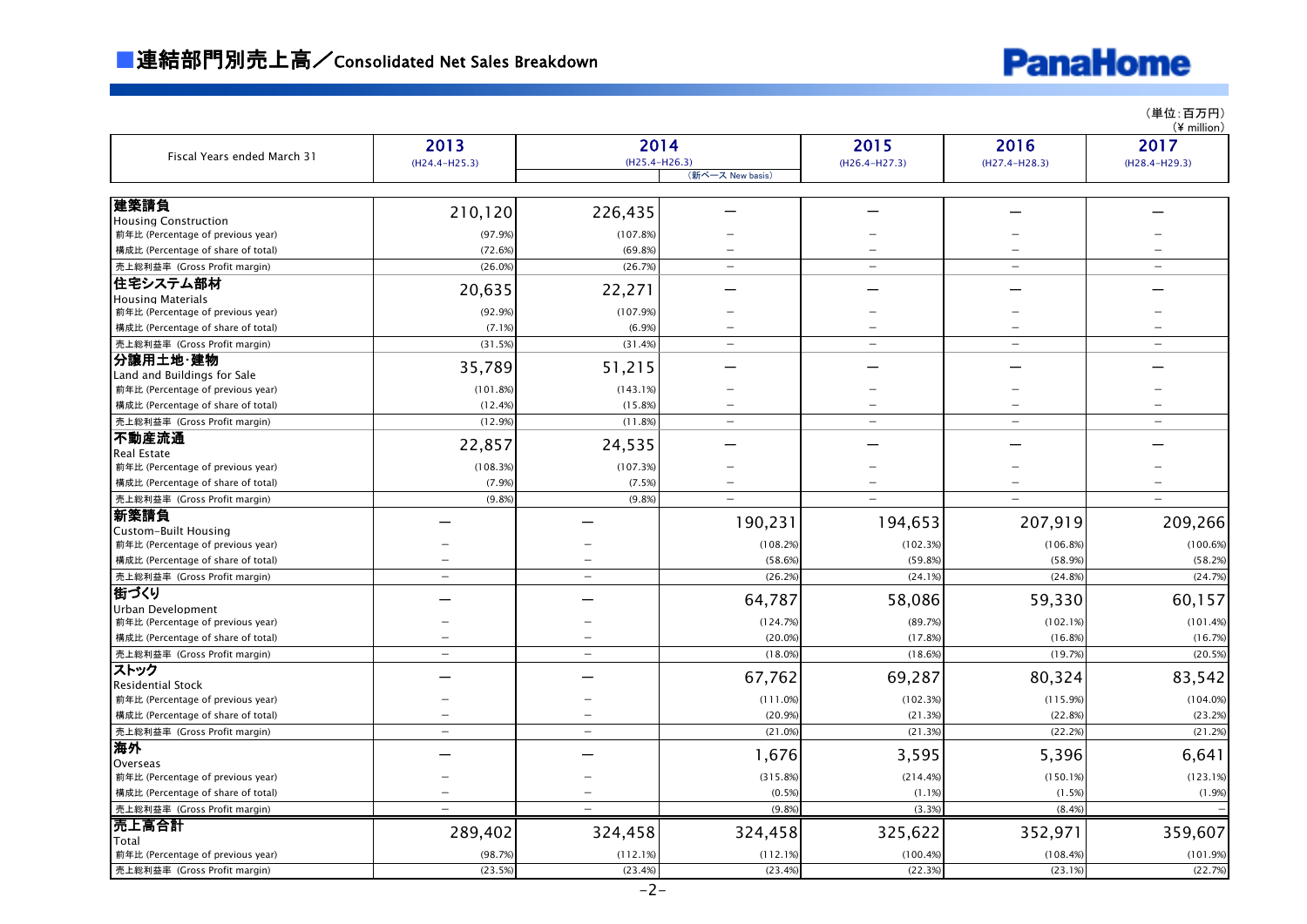# **PanaHome**

### ◆貸借対照表/Balance Sheet Data (単位:百万円)

|                                            |                                                         |                  |                  |                  |                  | $(*)$ million)   |
|--------------------------------------------|---------------------------------------------------------|------------------|------------------|------------------|------------------|------------------|
|                                            | Fiscal Years ended March 31                             | 2013<br>(H25.3末) | 2014<br>(H26.3末) | 2015<br>(H27.3末) | 2016<br>(H28.3末) | 2017<br>(H29.3末) |
| 流動資産                                       | <b>Current Assets</b>                                   | 154,836          | 183,954          | 181,702          | 215,139          | 225,046          |
| 現金預金                                       | Cash and cash equivalents                               | 14,948           | 17,831           | 17,876           | 22,838           | 23,507           |
| 受取手形·完成工事未収入金等                             | Receivables                                             | 3,956            | 6,619            | 5,286            | 6.743            | 11,837           |
| 分譲用土地 建物                                   | Real estate for sale in process                         | 56,103           | 55,429           | 59,292           | 68,912           | 94,633           |
| 未成工事支出金                                    | Costs on uncompleted construction contracts             | 6,343            | 11,893           | 6,776            | 6,474            | 7,839            |
| その他棚卸資産                                    | Other inventories                                       | 1,191            | 1,219            | 1,045            | 1,336            | 1,196            |
| 関係会社預け金                                    | Deposit paid in subsidiaries and associates             | 66,000           | 85,000           | 85,000           | 103,000          | 80,000           |
| その他                                        | Other current assets                                    | 6,293            | 5,960            | 6,424            | 5,834            | 6,031            |
| 固定資産                                       | Noncurrent assets                                       | 66,950           | 61,906           | 65,045           | 62,188           | 62,733           |
| 有形固定資産                                     | Property, plant and equipment                           | 40,286           | 38,881           | 38,197           | 38,861           | 39,211           |
| 建物                                         | <b>Buildings</b>                                        | 14,946           | 14,502           | 13,828           | 14,057           | 14,112           |
| 機械                                         | Machinery                                               | 2,495            | 2,292            | 2,784            | 2,829            | 3,008            |
| 土地                                         | Land                                                    | 20,962           | 20,736           | 20,220           | 20,594           | 20,516           |
| その他有形固定資産                                  | Other property, plant and equipment                     | 1,882            | 1,350            | 1,363            | 1,380            | 1,573            |
| 無形固定資産                                     | Intangible assets                                       | 3,839            | 3,513            | 3,852            | 3,704            | 3,327            |
| 投資その他の資産                                   | Investments and other assets                            | 22,824           | 19,511           | 22,995           | 19,621           | 20,194           |
| 流動負債                                       | <b>Current Liabilities</b>                              | 76,607           | 97.953           | 93,078           | 98,901           | 103,818          |
| 支払手形·工事未払金等                                | Payables                                                | 36,696           | 43,813           | 44,267           | 47,546           | 51,511           |
| 未成工事受入金                                    | Advances received on uncompleted construction contracts | 19,565           | 31,608           | 24,695           | 24,949           | 24,820           |
| その他                                        | Other current liabilities                               | 20,345           | 22,531           | 24,114           | 26,405           | 27,486           |
| 固定負債                                       | Noncurrent liabilities                                  | 17,639           | 18,827           | 18,503           | 19,140           | 19,675           |
| 退職給付引当金                                    | Liability for employees' retirement benefits            | 5,801            |                  |                  |                  |                  |
| 退職給付に係る負債                                  | Net defined benefit liability                           |                  | 7,517            | 7,671            | 8,271            | 8,054            |
| その他                                        | Other noncurrent liabilities                            | 11,837           | 11,310           | 10,832           | 10,868           | 11,620           |
| 非支配株主持分                                    | Non-controlling interests                               | 187              | 195              | 199              | 10,796           | 10,567           |
| 純資産(非支配株主持分を除く)                            | Net assets excluding non-controlling interests          | 127,352          | 128,885          | 134,965          | 148,490          | 153,720          |
| 総資産                                        | <b>Total Assets</b>                                     | 221,786          | 245,861          | 246,747          | 277,327          | 287,780          |
| ◆設備投資/Capital Expenditure and Depreciation |                                                         |                  |                  |                  |                  | (単位:百万円)         |

|         |                                  |                         |                         |                         |                         | $(4$ million)           |
|---------|----------------------------------|-------------------------|-------------------------|-------------------------|-------------------------|-------------------------|
|         | Fiscal Years ended March 31      | 2013<br>$(H24.4-H25.3)$ | 2014<br>$(H25.4-H26.3)$ | 2015<br>$(H26.4-H27.3)$ | 2016<br>$(H27.4-H28.3)$ | 2017<br>$(H28.4-H29.3)$ |
| 固定資産    | <b>Fixed Assets</b>              | 3,796                   | 2,884                   | 4,210                   | 3,961                   | 4,553                   |
| リース資産   | Leased Assets                    | 60                      | 12                      |                         |                         | 18                      |
| 設備投資額 計 | <b>Total Capital Expenditure</b> | 3,857                   | 2,896                   | 4,245                   | 3,964                   | 4,571                   |
| 固定資産    | <b>Fixed Assets</b>              | 3.364                   | 3,874                   | 3,938                   | 4,388                   | 4,634                   |
| リース資産   | Leased Assets                    | 275                     | 93                      | 38                      | 67                      | 22                      |
| 減価償却費 計 | <b>Total Depreciation</b>        | 3,640                   | 3,967                   | 3,976                   | 4,455                   | 4,656                   |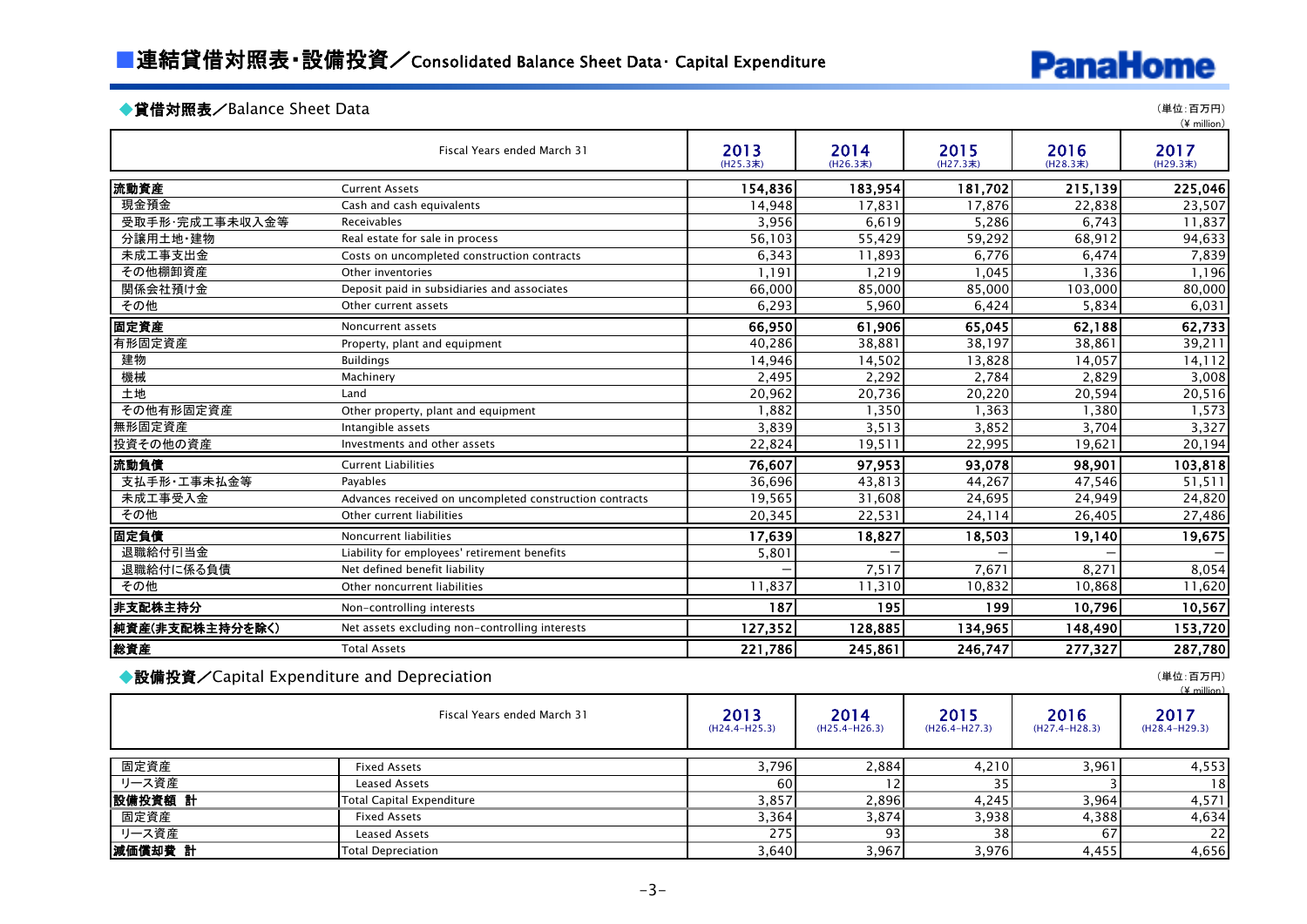

| Fiscal Years ended March 31                                                    | 2013<br>$(H24.4-H25.3)$ | 2014<br>$(H25.4-H26.3)$ | 2015<br>$(H26.4-H27.3)$ | 2016<br>$(H27.4-H28.3)$ | 2017<br>$(H28.4-H29.3)$ | 口自己資本比率/Equity Ratio<br>$\left(\begin{smallmatrix}0'\\0\end{smallmatrix}\right)$<br>60.0% |
|--------------------------------------------------------------------------------|-------------------------|-------------------------|-------------------------|-------------------------|-------------------------|-------------------------------------------------------------------------------------------|
| 自己資本比率<br><b>Equity Ratio</b>                                                  | 57.4%                   | 52.4%                   | 54.7%                   | 53.5%                   | 53.4%                   | 58.0%<br>56.0%                                                                            |
| 流動比率<br><b>Current Ratio</b>                                                   | 202.1%                  | 187.8%                  | 195.2%                  | 217.5%                  | 216.8%                  | 54.0%<br>52.0%                                                                            |
| 固定比率<br><b>Fixed Ratio</b>                                                     | 52.6%                   | 48.0%                   | 48.2%                   | 41.9%                   | 40.8%                   | 50.0%<br>2013<br>2014<br>2015<br>2016<br>2017                                             |
|                                                                                |                         |                         |                         |                         |                         | □1株当たり当期純利益/Net income per Share                                                          |
| 総資産回転率(回)<br><b>Assets Turnover (Times)</b>                                    | 1.32                    | 1.39                    | 1.32                    | 1.35                    | 1.27                    | $(\mathsf{H};\mathsf{Y})$<br>60.00<br>50.00                                               |
| 棚卸資産回転率(回)<br><b>Inventory Turnover (Times)</b>                                | 4.73                    | 4.91                    | 4.80                    | 4.91                    | 3.99                    | 40.00<br>30.00                                                                            |
| 売上債権回転率(回)<br>Receivables Turnover (Times)                                     | 76.33                   | 61.22                   | 54.55                   | 58.47                   | 38.55                   | 20.00<br>10.00<br>0.00                                                                    |
|                                                                                |                         |                         |                         |                         |                         | 2015<br>2013<br>2014<br>2016<br>2017                                                      |
| 1株当たり当期純利益 (円)<br>Net income per Share[=EPS](¥)                                | 43.64                   | 53.13                   | 47.60                   | 59.86                   | 45.02                   | □1株当たり純資産/Net assets excluding<br>non-controlling interests per Share                     |
| 1株当たり純資産(円)<br>Net assets excluding non-controlling interests<br>per Share (¥) | 758.03                  | 767.28                  | 803.60                  | 884.26                  | 915.49                  | $(H;*)$<br>1,000.00<br>950.00                                                             |
|                                                                                |                         |                         |                         |                         |                         | 900.00                                                                                    |
| 自己資本当期純利益率(ROE)<br>Return on Equity                                            | 5.9%                    | 7.0%                    | 6.1%                    | 7.1%                    | 5.0%                    | 850.00<br>800.00                                                                          |
| 総資産経常利益率<br>Return on Assets<br>[Ordinary Income / Total Assets]               | 5.3%                    | 6.3%                    | 5.3%                    | 6.1%                    | 4.1%                    | 750.00<br>700.00<br>2017<br>2013<br>2014<br>2015<br>2016                                  |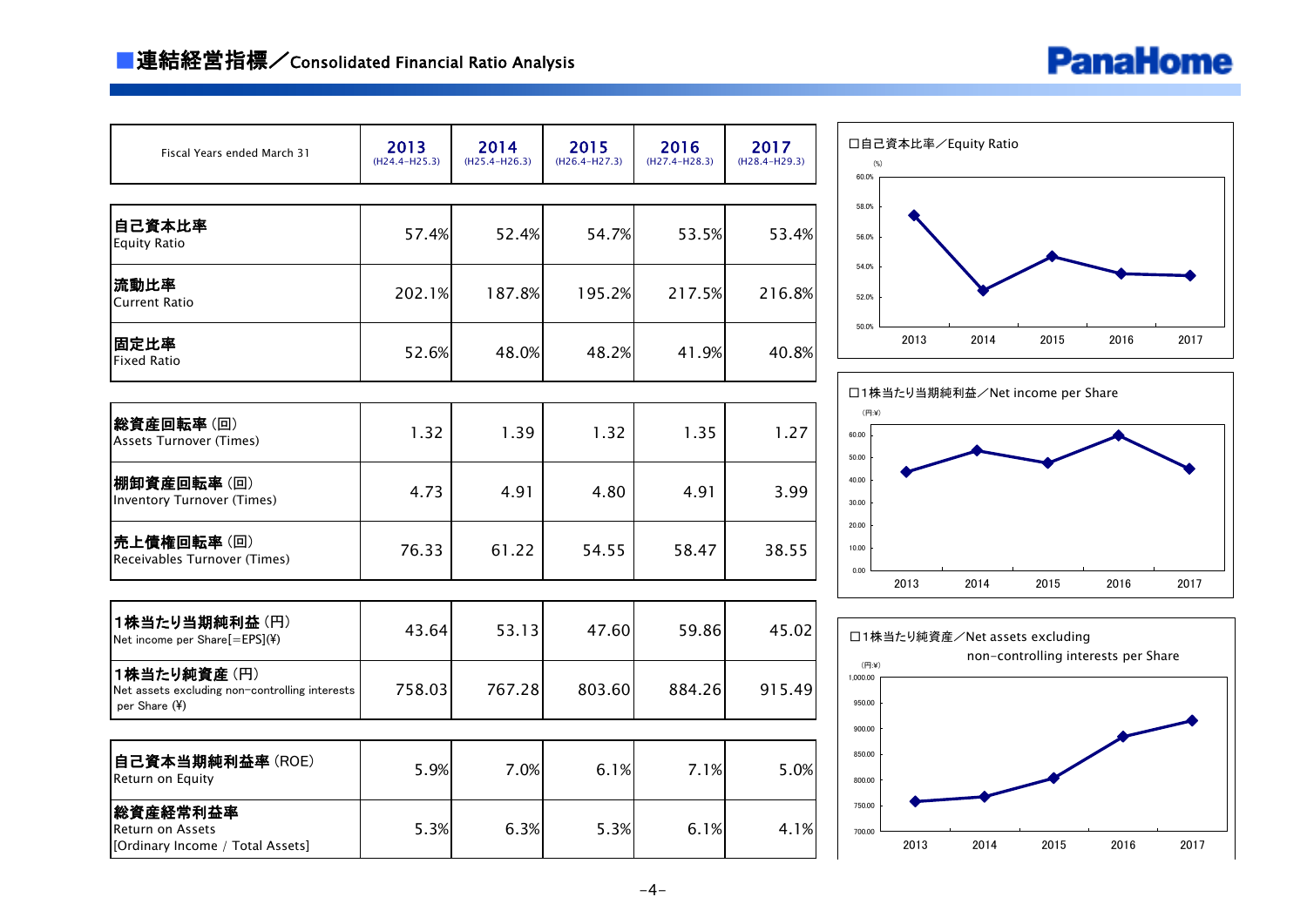### ■販売戸数の推移/Housing Sales Breakdown (in units) (グループ全体/PanaHome Group)

# **PanaHome**

|               |      |                               |                 |          |                 |          |       | (新ベース New basis) |                 |          |                 |            |                 | (単位:戸)   |
|---------------|------|-------------------------------|-----------------|----------|-----------------|----------|-------|------------------|-----------------|----------|-----------------|------------|-----------------|----------|
|               |      |                               | 2013            |          | 2014            |          |       | 2014             | 2015            |          | 2016            |            | 2017            |          |
|               |      | Fiscal Years ended March 31   | $(H24.4-H25.3)$ |          | $(H25.4-H26.3)$ |          |       | $(H25.4-H26.3)$  | $(H26.4-H27.3)$ |          | $(H27.4-H28.3)$ |            | $(H28.4-H29.3)$ |          |
|               |      |                               |                 | 前年比      |                 | 前年比      |       | 前年比              |                 | 前年比      |                 | 前年比        |                 | 前年比      |
| 上期計           | 戸建請負 | Custom-Built Detached Housing | 2,624           | (97.4%)  | 2,655           | (101.2%) | 2,362 | (104.8%)         | 2,077           | (87.9%)  | 2,072           | (99.8%)    | 965, ا          | (94.8%)  |
| (4月-9月)       | 分讓   | Urban Development             | 285             | (92.2%)  | 307             | (107.7%) | 600   | (91.5%)          | 610             | (101.7%) | 574             | (94.1%)    | 600             | (104.5%) |
| 1st half      | 集合   | Apartments                    | .981            | (110.4%) | 2,309           | (116.6%) | 2,309 | (116.6%)         | 3,197           | (138.5%) | 2,874           | (89.9%)    | 2,611           | (90.8%)  |
| (Apr.-Sep.)   | 合計   | Total                         | 4,890           | (101.9%) | 5,271           | (107.8%) | 5,271 | (107.8%)         | 5,884           | (111.6%) | 5,520           | $(93.8\%)$ | 5,176           | (93.8%)  |
|               |      |                               |                 |          |                 |          |       |                  |                 |          |                 |            |                 |          |
| 下期計           | 戸建請負 | Custom-Built Detached Housing | 2,859           | (95.4%)  | 2,832           | (99.1%)  | 2,463 | (99.6%)          | 2,195           | (89.1%)  | 2,129           | (97.0%)    | 2,130           | (100.0%) |
| (10月-3月)      | 分譲   | Urban Development             | 297             | (100.3%) | 583             | (196.3%) | 952   | (139.4%)         | 910             | (95.6%)  | 781             | (85.8%)    | 1,052           | (134.7%) |
| 2nd half      | 集合   | Apartments                    | 2,400           | (90.2%)  | 3,072           | (128.0%) | 3,072 | $(128.0\%)$      | 3,831           | (124.7%) | 4,033           | (105.3%)   | 4,198           | (104.1%) |
| $(Oct.-Mar.)$ | 合計   | Total                         | 5,556           | (93.3%)  | 6,487           | (116.8%) | 6,487 | (116.8%)         | 6,936           | (106.9%) | 6,943           | (100.1%)   | 7,380           | (106.3%) |
|               |      |                               |                 |          |                 |          |       |                  |                 |          |                 |            |                 |          |
| 通期            | 戸建請負 | Custom-Built Detached Housing | 5,483           | (96.4%)  | 5,487           | (100.1%) | 4,825 | (102.1%)         | 4,272           | (88.5%)  | 4,201           | (98.3%)    | 4,095           | (97.5%)  |
| (4月-3月)       | 分讓   | Urban Development             | 582             | (96.2%)  | 890             | (152.9%) | .552  | (115.9%)         | 1,520           | (97.9%)  | ,355            | (89.1%)    | 1,652           | (121.9%) |
| Total         | 集合   | Apartments                    | 4,381           | (98.3%)  | 5,381           | (122.8%) | 5,381 | (122.8%)         | 7,028           | (130.6%) | 6,907           | (98.3%)    | 6,809           | (98.6%)  |
| (Apr.-Mar.)   | 合計   | Total                         | 10,446          | (97.2%)  | 11,758          | (112.6%) | 1,758 | (112.6%)         | 12,820          | (109.0%) | 12,463          | (97.2%)    | 12,556          | (100.7%) |

(注1)販売戸数は引渡しベースの数値です。 Note 1: Housing Sales are calculated on a delivery basis.

(注2)分譲にはマンションの戸数を含んでおります。 Note 2: Condominium sales are included in Urban Development.<br>(注3)販売戸数には、増改築の戸数は含んでおりません。 Note 3: Home Remodeling sales are not included in Housing Sal

Note 3: Home Remodeling sales are not included in Housing Sales.

(注4)販売戸数には、応急仮設住宅の戸数は含んでおりません。 Note 4: Emergency temporary dwellings are not included in Housing Sales.

(注5)2014年度より売建物件戸数は戸建請負から分譲に変更しております。 Note 5: Houses which build in our land change from Custom-Built Detached Housing to Urban Development from fiscal 2014.

(注6)集合は賃貸アパートと医療介護施設です。 Mote 6: Apartments are Rental apartment housing and Medical and nursing care facilities.

### ■受注戸数の推移/New Orders Breakdown (in units) (グループ全体/PanaHome Group)

|               |      |                               |                 |          |                 |          |        | (新ベース New basis) |                 |          |                 |             |                 |          |
|---------------|------|-------------------------------|-----------------|----------|-----------------|----------|--------|------------------|-----------------|----------|-----------------|-------------|-----------------|----------|
|               |      |                               | 2013            |          | 2014            |          |        | 2014             | 2015            |          | 2016            |             | 2017            |          |
|               |      | Fiscal Years ended March 31   | $(H24.4-H25.3)$ |          | $(H25.4-H26.3)$ |          |        | $(H25.4-H26.3)$  | $(H26.4-H27.3)$ |          | $(H27.4-H28.3)$ |             | $(H28.4-H29.3)$ |          |
|               |      |                               |                 | 前年比      |                 | 前年比      |        | 前年比              |                 | 前年比      |                 | 前年比         |                 | 前年比      |
| 上期計           | 戸建請負 | Custom-Built Detached Housing | 2,830           | (95.3%)  | 3,308           | (116.9%) | 2,858  | (115.5%)         | 2,145           | (75.1%)  | 2,001           | (93.3%)     | 2,139           | (106.9%) |
| (4月-9月)       | 分讓   | Urban Development             | 335             | (109.8%) | 456             | (136.1%) | 906    | (131.3%)         | 720             | (79.5%)  | 813             | (112.9%)    | 614             | (75.5%)  |
| 1st half      | 集合   | Apartments                    | 2,568           | (103.1%) | 4,390           | (171.0%) | 4,390  | (171.0%)         | 3,388           | (77.2%)  | 3,602           | (106.3%)    | 3,975           | (110.4%) |
| (Apr.-Sep.)   | 合計   | Total                         | 5,733           | (99.4%)  | 8,154           | (142.2%) |        | $8,154$ (142.2%) | 6,253           | (76.7%)  | 6,416           | (102.6%)    | 6,728           | (104.9%) |
|               |      |                               |                 |          |                 |          |        |                  |                 |          |                 |             |                 |          |
| 下期計           | 戸建請負 | Custom-Built Detached Housing | 2,762           | (106.2%) | 2,177           | (78.8%)  | 1,935  | (78.7%)          | 961, ا          | (101.3%) | 2,122           | (108.2%)    | ,737            | (81.9%)  |
| (10月-3月)      | 分讓   | Urban Development             | 287             | (101.8%) | 505             | (176.0%) | 747    | (126.6%)         | 553             | (74.0%)  | 651             | (117.7%)    | 914             | (140.4%) |
| 2nd half      | 集合   | Apartments                    | 3,200           | (143.4%) | 2,611           | (81.6%)  | 2,611  | (81.6%)          | 3,163           | (121.1%) | 3,796           | $(120.0\%)$ | 3,225           | (85.0%)  |
| $(Oct.-Mar.)$ | 合計   | Total                         | 6,249           | (122.2%) | 5,293           | (84.7%)  | 5,293  | (84.7%)          | 5,677           | (107.3%) | 6,569           | (115.7%)    | 5,876           | (89.5%)  |
|               |      |                               |                 |          |                 |          |        |                  |                 |          |                 |             |                 |          |
| 通期            | 戸建請負 | Custom-Built Detached Housing | 5,592           | (100.4%) | 5,485           | (98.1%)  | 4,793  | (97.1%)          | 4,106           | (85.7%)  | 4,123           | (100.4%)    | 3,876           | (94.0%)  |
| (4月-3月)       | 分讓   | Urban Development             | 622             | (106.0%) | 961             | (154.5%) | 1,653  | (129.1%)         | 1,273           | (77.0%)  | ,464            | (115.0%)    | 1,528           | (104.4%) |
| Total         | 集合   | Apartments                    | 5,768           | (122.2%) | 7,001           | (121.4%) | 7,001  | (121.4%)         | 6,551           | (93.6%)  | 7,398           | (112.9%)    | 7,200           | (97.3%)  |
| (Apr.-Mar.)   | 合計   | Total                         | 11,982          | (110.1%) | 13,447          | (112.2%) | 13,447 | (112.2%)         | 11,930          | (88.7%)  | 12,985          | (108.8%)    | 12,604          | (97.1%)  |

(注1)分譲にはマンションの戸数を含んでおります。 More 1: Condominium orders are included in Urban Development.

(注2)受注戸数には、増改築の戸数は含んでおりません。 <br>Note 2: Home Remodeling orders are not included in New Orders.

(注3)受注戸数には、応急仮設住宅の戸数は含んでおりません。 Note 3: Emergency temporary dwellings are not included in New Orders.

(注4)2014年度より売建物件戸数は戸建請負から分譲に変更しております。 Note 4: Houses which build in our land change from Custom-Built Detached Housing to Urban Development from fiscal 2014.

(注5)集合は賃貸アパートと医療介護施設です。 Mote 5: Apartments are Rental apartment housing and Medical and nursing care facilities.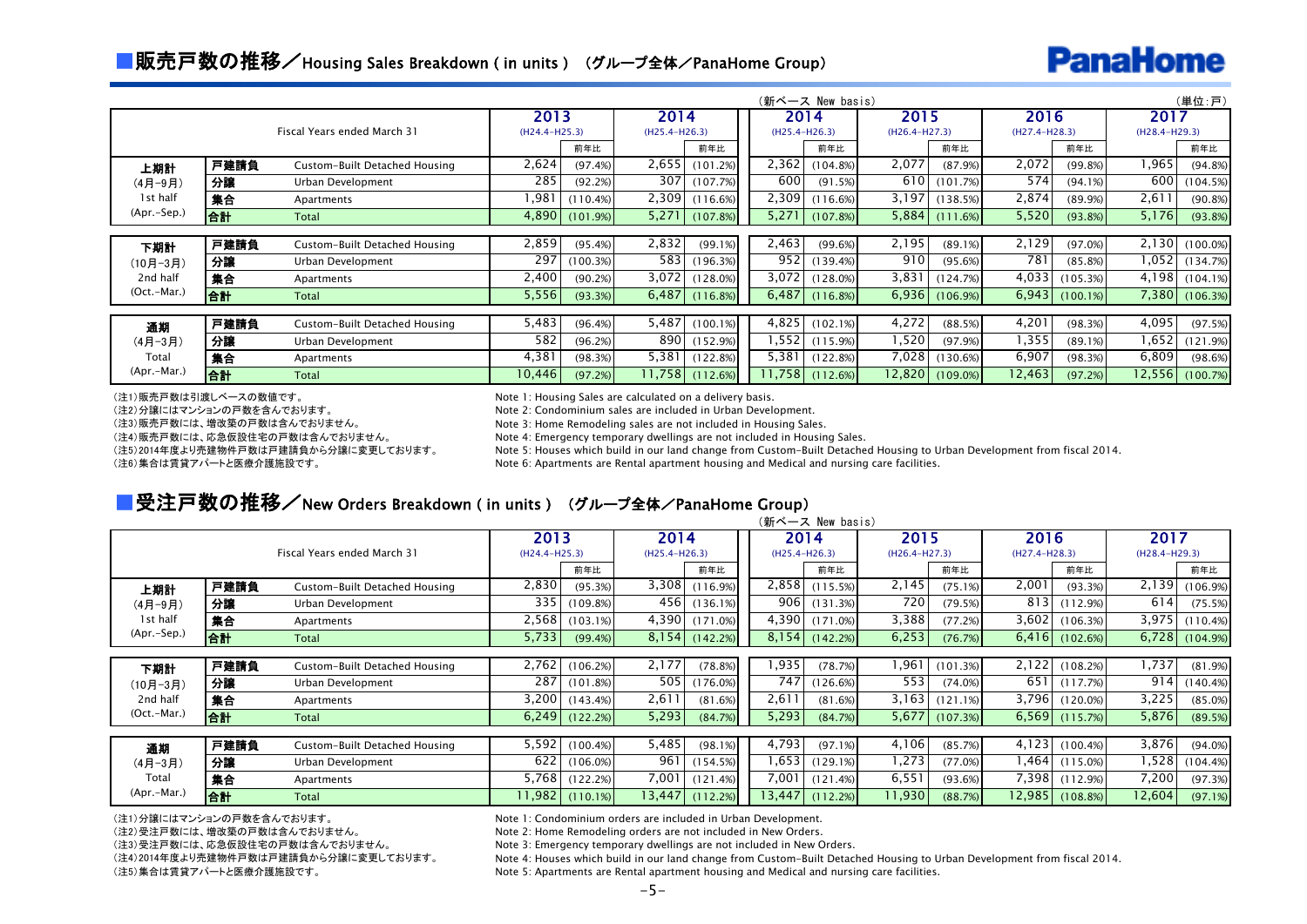### ◆ 1棟当たりデータ/Price and Floor Space per House

|                                                            |                       | Fiscal Years ended March 31                        | 2013<br>$(H24.4-H25.3)$ | 2014<br>$(H25.4-H26.3)$ | 2015<br>$(H26.4-H27.3)$ | 2016<br>$(H27.4-H28.3)$ | 2017<br>$(H28.4-H29.3)$ |
|------------------------------------------------------------|-----------------------|----------------------------------------------------|-------------------------|-------------------------|-------------------------|-------------------------|-------------------------|
|                                                            | 請負金額(万円)              | Price (¥ ten thousands)                            | 3,021                   | 3,188                   | 3,405                   | 3,473                   | 3,549                   |
| 請負戸建住宅<br>Custom-Built                                     | 延床面積(m <sup>2</sup> ) | Floor space (m <sup>2</sup> )                      | 138.4                   | 138.1                   | 141.7                   | 142.7                   | 143.4                   |
| Detached Housing                                           | 坪単価 (万円)              | Unit price per 3.3 sq. meters<br>(¥ ten thousands) | 72.0                    | 76.2                    | 79.3                    | 80.3                    | 81.6                    |
|                                                            |                       |                                                    |                         |                         |                         |                         |                         |
|                                                            | 売上金額 (万円)             | Price (¥ ten thousands)                            | 2,445                   | 2,603                   | 2,646                   | 2,767                   | 2,790                   |
| 分讓戸建住宅<br><b>Property Development</b>                      | <b> 延床面積</b> (㎡)      | Floor space (m <sup>2</sup> )                      | 117.5                   | 117.3                   | 116.9                   | 120.8                   | 118.5                   |
|                                                            | 坪単価 (万円)              | Unit price per 3.3 sq. meters<br>(¥ ten thousands) | 68.7                    | 73.2                    | 74.7                    | 75.6                    | 77.7                    |
|                                                            |                       |                                                    |                         |                         |                         |                         |                         |
| 集合住宅                                                       | 請負金額(万円)              | Price (¥ ten thousands)                            | 4,088                   | 4,448                   | 4,522                   | 4,868                   | 4,758                   |
| Apartments<br>(Rental apartment<br>housing and Medical and | 延床面積(m <sup>2</sup> ) | Floor space (m <sup>2</sup> )                      | 197.0                   | 202.6                   | 198.5                   | 206.7                   | 197.3                   |
| nursing care facilities)                                   | 坪単価 (万円)              | Unit price per 3.3 sq. meters<br>(¥ ten thousands) | 68.5                    | 72.5                    | 75.3                    | 77.7                    | 79.6                    |

(注1)1棟当たりデータは、契約時の金額です。

Note1: The price per house is amount when contracted.

(注2)2013年度より、戸建商品の「賃貸併用住宅」の売上区分を集合から戸建に変更したことに伴い、過去データを同様の区分にて変更しています。

 Note2: The price per house calculated on a delivery basis retroactively, with what having changed the sales division of "Houses that also include commercial space and apartments" to the Custom-Built Detached Housing from fiscal 2013.

(注3)2014年度より売建物件を戸建請負から分譲に変更したことに伴い、過去データを同様の区分にて変更しています。

 Note3: The price per house calculated on a delivery basis retroactively, with what having changed the sales division of Houses which build in our land to Property Development from Custom-Built Detached Housing from fiscal 2014.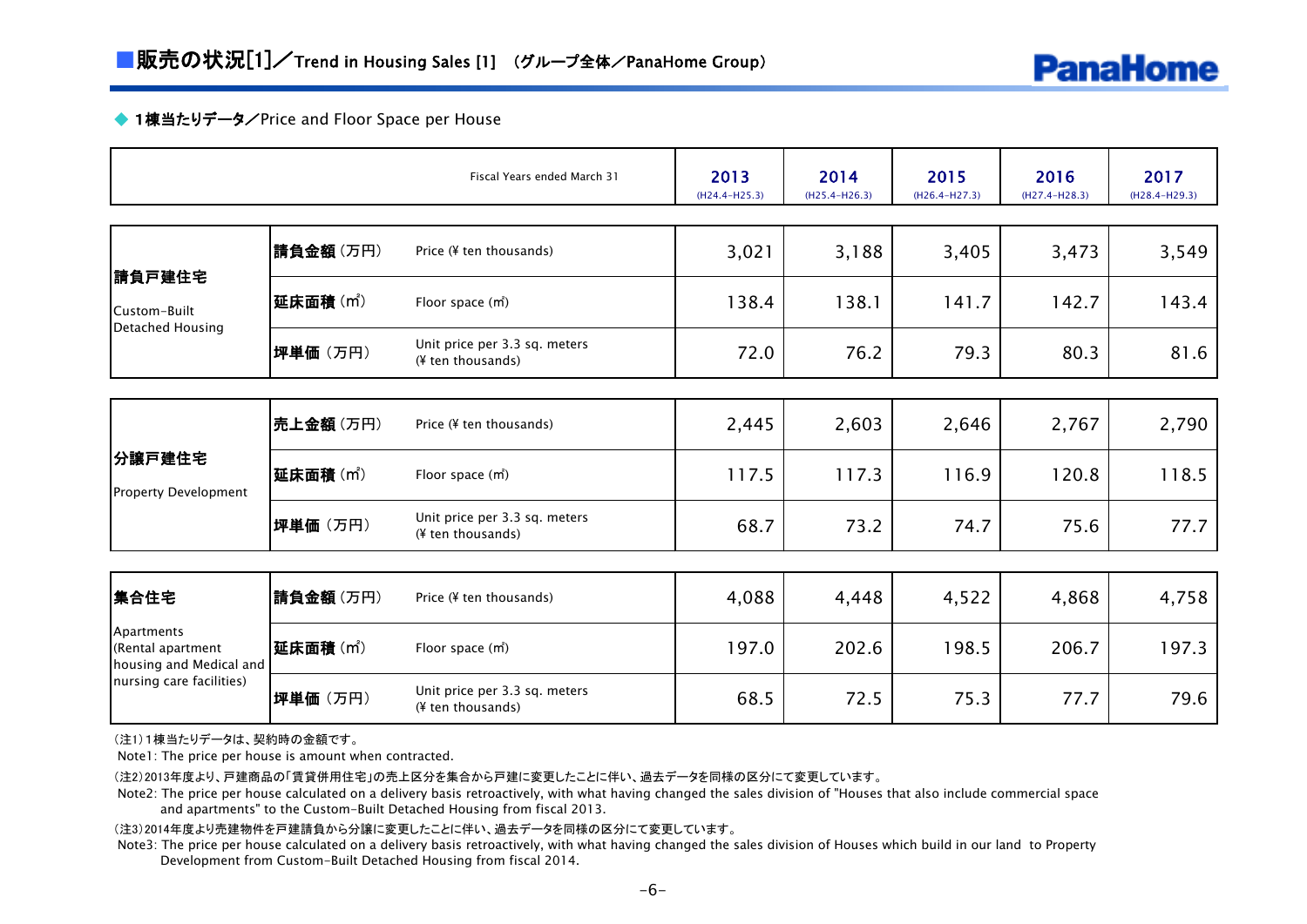#### ◆営業拠点数/The Number of Sales Centers

|                  | Fiscal Years ended March 31 | 2013<br>(H25.3) | 2014<br>(H26.3末) | 2015<br>(H27.3末) | 2016<br>(H28.3) | 2017<br>(H29.3末) |
|------------------|-----------------------------|-----------------|------------------|------------------|-----------------|------------------|
| 展示場(棟)           | Housing Display Centers     | 225             | 230              | 227              | 224             | 216              |
| 住まいとくらしの情報館 (ヶ所) | Living Information Rooms    | 37              | 37               | 38               | 40              | 39               |
| 宿泊体験モデルハウス(棟)    | Overnight-stay Model Homes  | 24              | l 3              | כ                | $\overline{a}$  | 9                |

### ◆ 建築内訳/Breakdown of Newly Constructed

|           | Fiscal Years ended March 31 | 2013<br>(H24.4-H25.3) | 2014<br>$(H25.4-H26.3)$ | 2015<br>$(H26.4-H27.3)$ | 2016<br>$(H27.4-H28.3)$ | 2017<br>$(H28.4-H29.3)$ |
|-----------|-----------------------------|-----------------------|-------------------------|-------------------------|-------------------------|-------------------------|
| 新築比率(持家)  | Building for the First Time | 62.4%                 | 61.8%                   | 62.6%                   | 63.0%                   | 61.7%                   |
| 建替比率 (持家) | Rebuilding at Same Place    | 37.6%                 | 38.2%                   | 37.4%                   | 37.0%                   | 38.3%                   |

(注)建築内訳は受注ベースの数値です。

Note: Breakdown of Newly Constructed is calculated on a contract-concluded basis.

#### ◆ 受注経路/Channels of Orders

|     | Fiscal Years ended March 31 | 2013<br>$(H24.4-H25.3)$ | 2014<br>$(H25.4-H26.3)$ | 2015<br>$(H26.4-H27.3)$ | 2016<br>$(H27.4-H28.3)$ | 2017<br>$(H28.4-H29.3)$ |
|-----|-----------------------------|-------------------------|-------------------------|-------------------------|-------------------------|-------------------------|
| 展示場 | Sales Centers               | 43.8%                   | 42.2%                   | 39.8%                   | 37.4%                   | 36.3%                   |
| 紹介  | On Introduction             | 48.0%                   | 48.9%                   | 50.4%                   | 53.8%                   | 56.1%                   |
| その他 | Other                       | 8.2%                    | 8.9%                    | 9.8%                    | 8.8%                    | 7.6%                    |

(注)受注経路のデータは、戸建と集合を合せたものです。

Note: Channels of Orders include Custom-Built Detached Housing and Apartments.